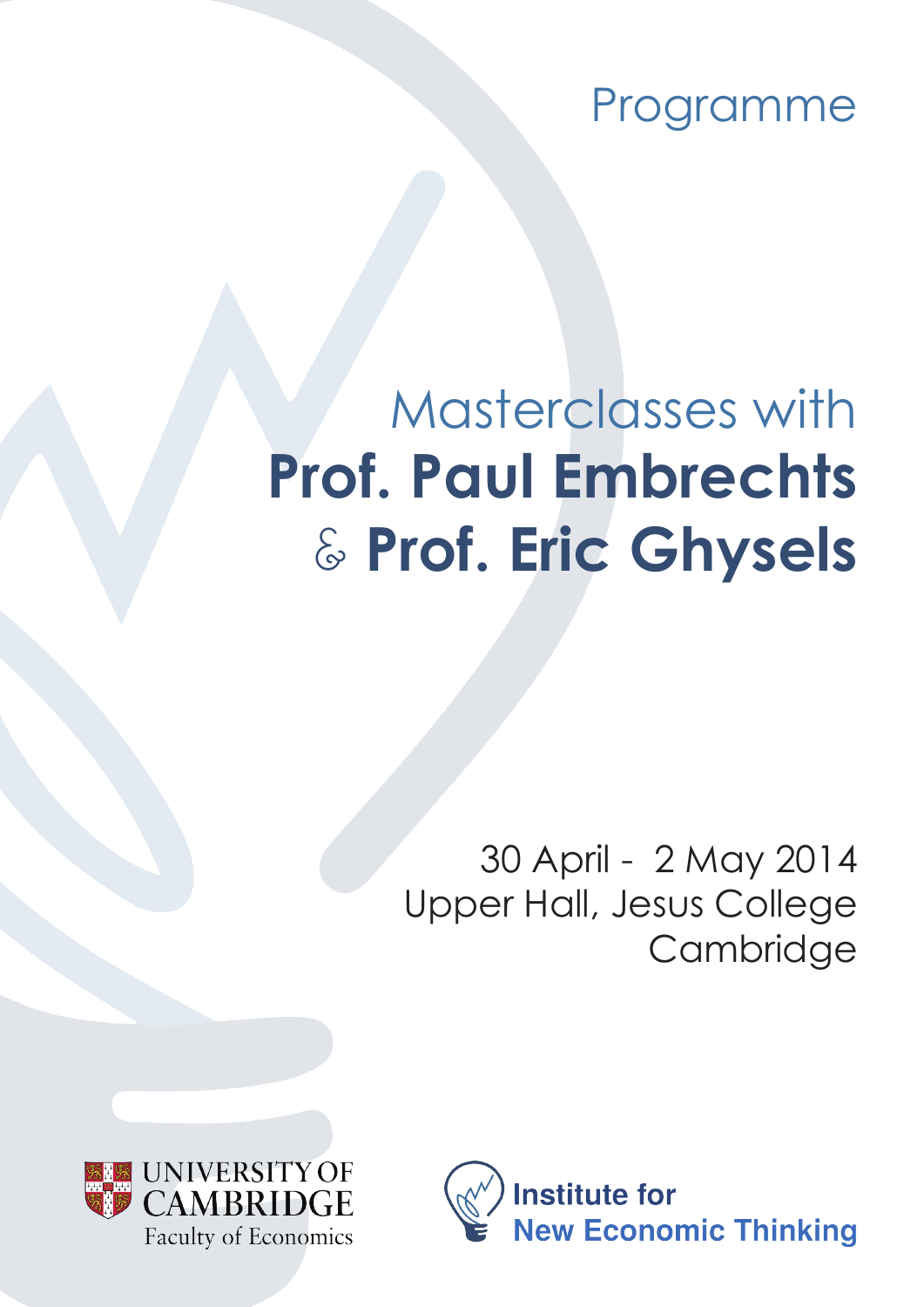

9:30 - 10:00 Registration

### Session 1 Prof. Paul Embrechts

- 10:00 11:20 Quantitative Risk Management: the Basics, the Mapping, Risk Measures, Statistical Estimation (Part 1)
- 11:20 11:40 Coffee Break
- 11:40 13:00 Quantitative Risk Management: the Basics, the Mapping, Risk Measures, Statistical Estimation (Part 2)
- 13:00 14:00 Lunch at Prioress's Room

#### Session 2 Prof. Eric Ghysels

- 14:00 15:20 Introduction to Mixed Frequency Data, MIDAS regressions and State Space Models (Part 1)
- 15:20 15:40 Coffee Break
- 15:40 17:00 Introduction to Mixed Frequency Data, MIDAS regressions and State Space Models (Part 2)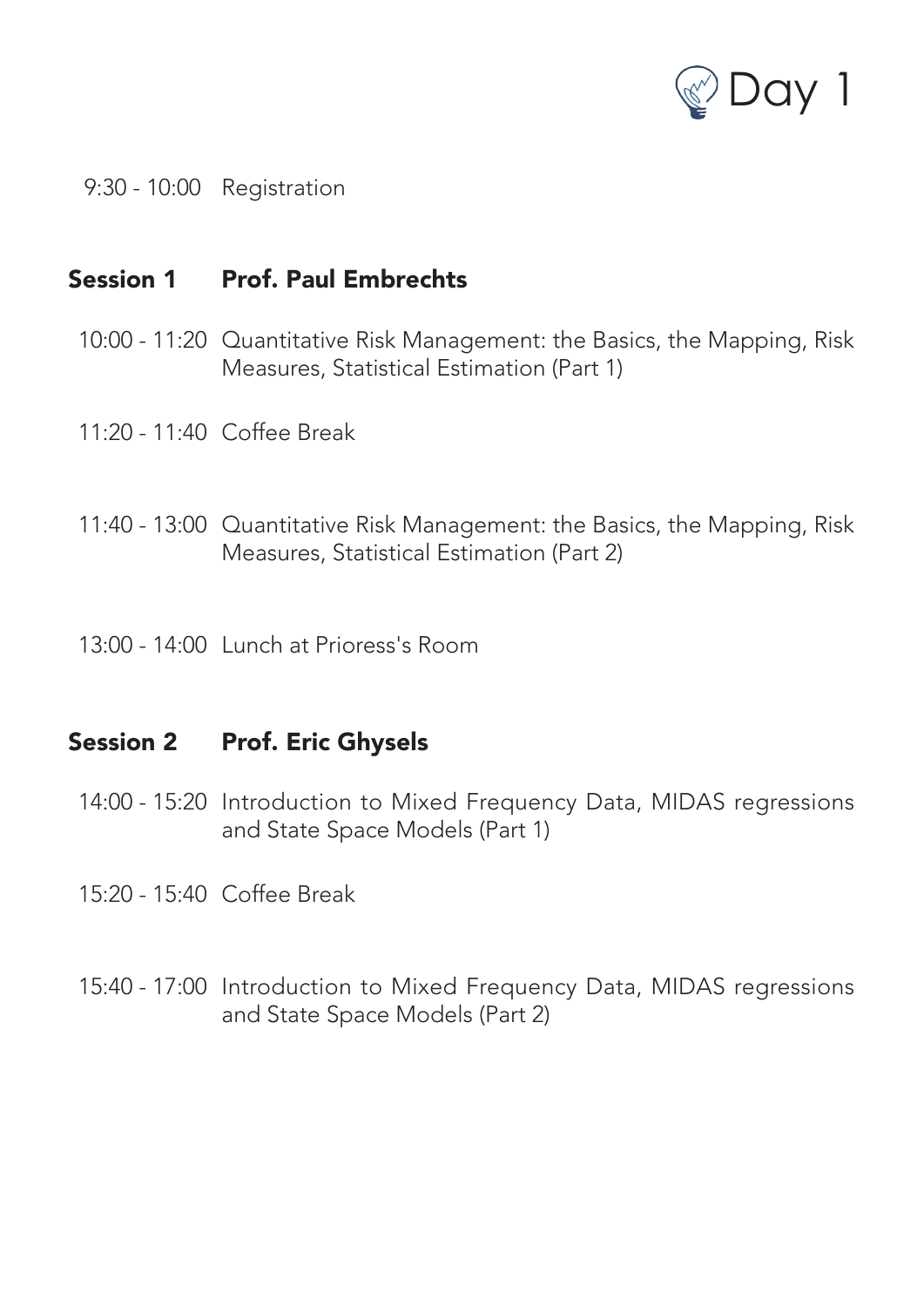

## Session 3 Prof. Paul Embrechts

- 10:00 11:20 From Multivariate Normality to Ellipticity and Beyond, Understanding Non-Linear Dependence (Part 1)
- 11:20 11:40 Coffee Break
- 11:40 13:00 From Multivariate Normality to Ellipticity and Beyond, Understanding Non-Linear Dependence (Part 2)
- 13:00 14:00 Lunch at Prioress's Room

#### Session 4 Prof. Eric Ghysels

- 14:00 17:00 Vector Autoregressive Models with Mixed Frequency Data (Part 1)
- 15:20 15:40 Coffee Break
- 15:40 17:00 Vector Autoregressive Models with Mixed Frequency Data (Part 2)